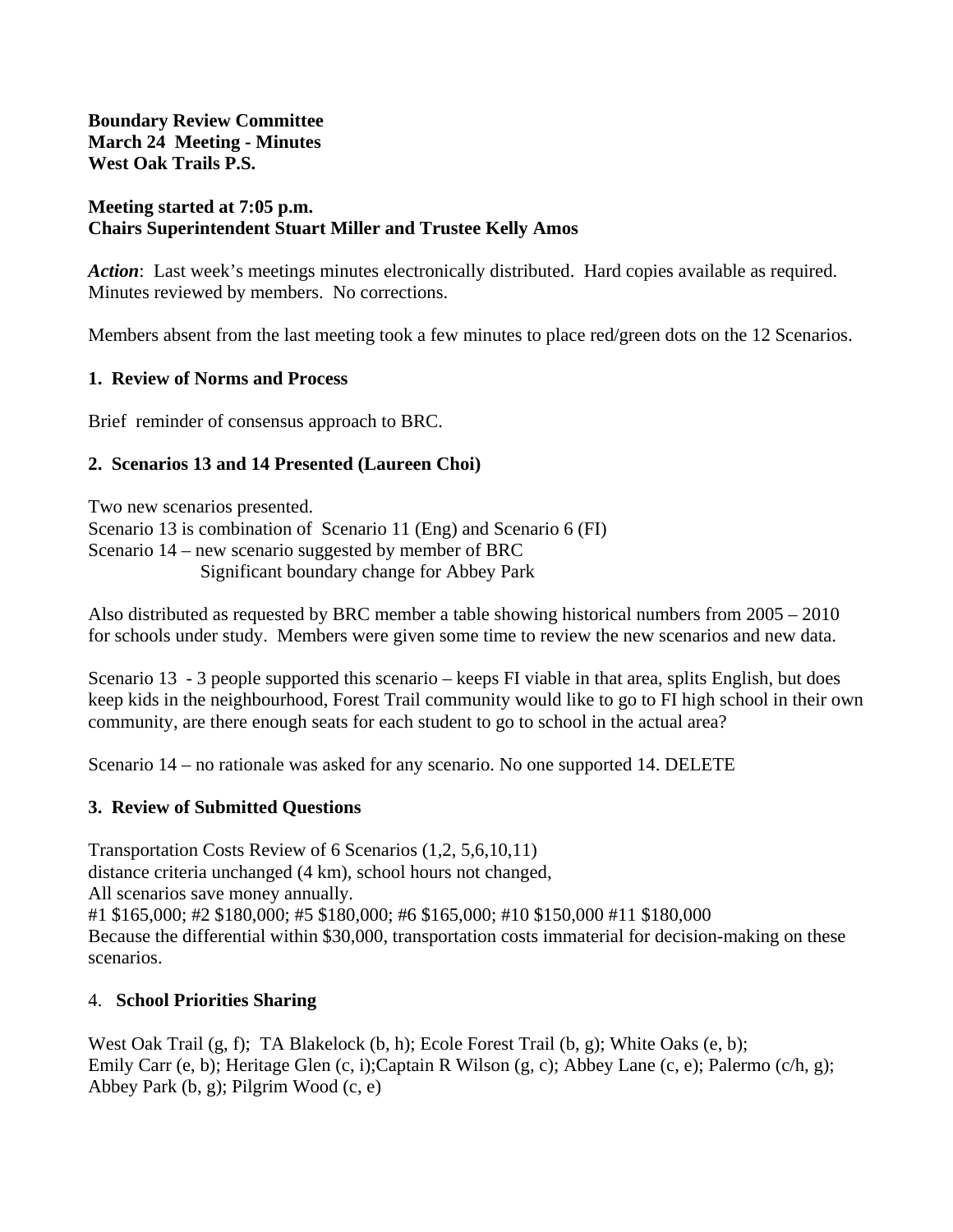# *Top Four Criteria*

b) The scenario suggests enrolments allow for program viability in all schools.(5)

c) The scenario minimizes cost of transporting students. Supports walking to schools and respects homebuyers.(5)

g) The scenario allows for stable long-term boundaries. (5)

e) The scenario suggests an overall balance in the enrolment in all affected high schools. (4)

Committee member shared student viewpoint. Grade 7 Palermo English students

- feel natural affinity to new school as it is the local community school

- moved around to different schools – don't want to move around again

- maintained friendships from students at prior schools, would like to meet up with these friends at high school

# **5. Scenario Review and Prioritization**

DELETE Scenario 4 (no FI program viability, Heritage Glen community all moved – negative) DELETE Scenario 12 (new school way over capacity) DELETE Scenario 7 (Abbey Park way over capacity) DELETE Scenario 8 (New HS overcrowded and TAB underutilized) DELETE Scenario 2 (new school overcrowded from the start, Abbey Park underutilized) DELETE Scenario 9 (involves WOSS bussing – no relief to student population at WOSS; grandfathering of current students; splits coherts; program viability for FI) DELETE Scenario 3 (no FI in the north, TAB overcrowded, displaces Heritage Glen students – from Abbey Park to New school, longer distances) DELETE Scenario 11 (Abbey Park overcrowded, new HS under capacity )

*Question – Concern over deletion of scenarios that have FI students staying at high schools north of QEW. Should there be one option that has FI students remaining in their own community? The reality is there is not enough capacity north of QEW for all students. At some point, more priority criteria will be deciding factor. FYI - Two high schools are planned for north of Dundas. Site near North Park Area N Central and N East. NW of Dundas is zoned industrial not residential.* 

*Question – Eng. Track South of Upper Middle 864; but in Scenario 9 – 911 (pink area currently at WOSS and pink area in Scenario 9 go to Abbey Park – about 47 students north of Upper Middle Rd.) Optional attendance students are guesstimates.* 

KEEP Scenario 13 – Abbey Park overcrowded with 12 portables, TAB underutilized, EFT students west of Third Line – would continue to be Forest Trail students – to TAB for FI (45 students)

KEEP Scenario 1 – program viability, keeps most English students within walking distance of schools but no FI students can walk to school in NW, TAB overcrowded, Abbey Park numbers go down; oldest school has most kids – overcrowded.

KEEP Scenario 5 (all schools balanced)

KEEP Scenario 10 (all schools balanced but negative splits Palermo coherts – similar to 5 but no cohert split)